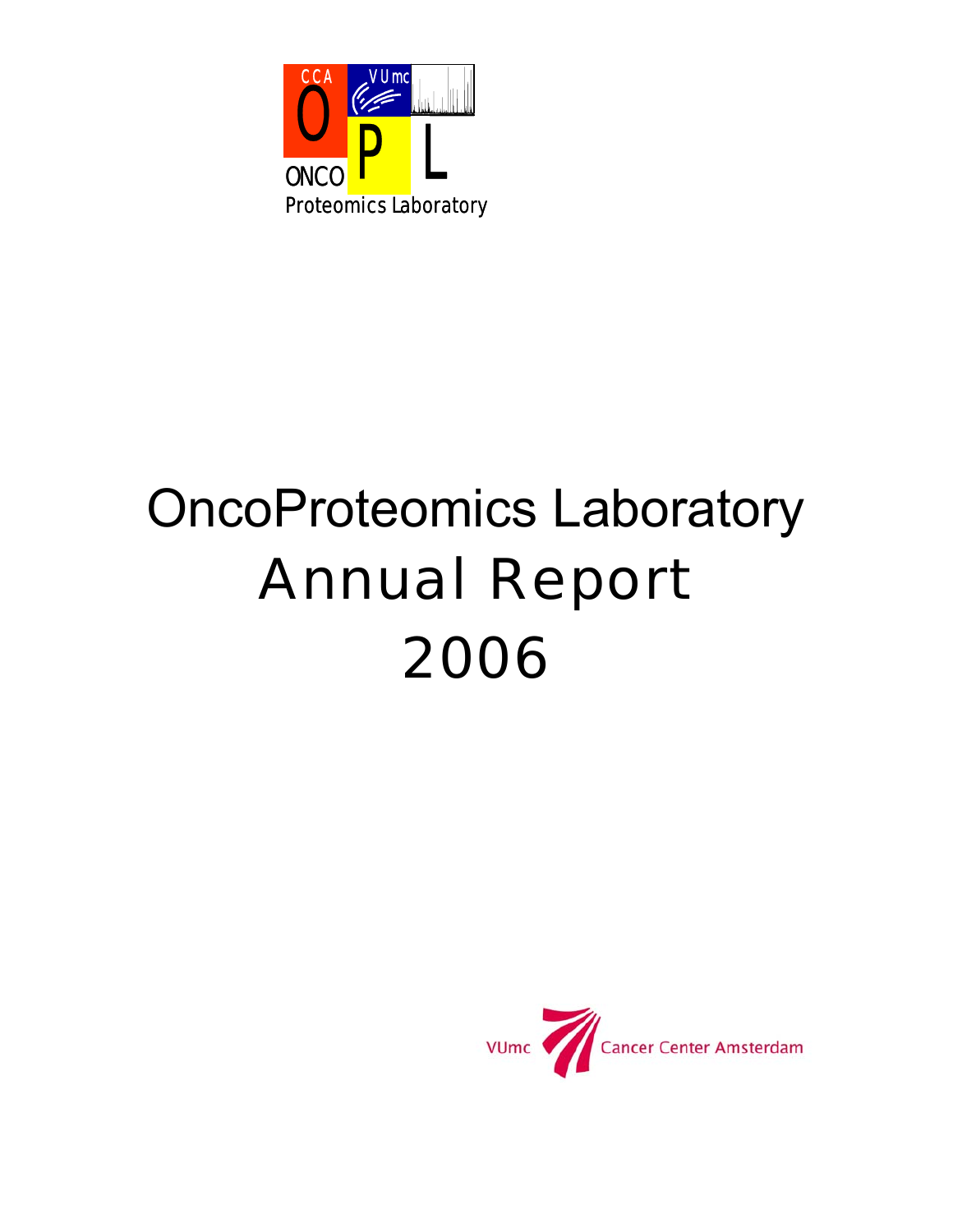# Voorwoord



Dit is het eerste jaarverslag van het nieuwe OncoProteomics Laboratorium (OPL) dat gehuisvest is in het al even nieuwe gebouw voor kankeronderzoek van de VUmc Cancer Center Amsterdam (CCA). Het OPL is 13 april 2006 van start gegaan met de installatie van de eerste van twee geavanceerde, complementaire tandem massa spectrometers en met de aanstelling van het eerste personeel (hoofd, Dr. Connie R. Jimenez; biochemisch analist, Dr. Jaco Knol en massa spectrometrist, Dr. Sander Piersma). In april was het echt pionieren in het nieuwe CCA gebouw dat toen nog niet officieel bewoond werd en waar bijvoorbeeld nog geen internet aansluitingen waren. Dat veranderde gelukkig in mei toen de eerste CCA-V-ICI researchers het pand in trokken.

Binnen een maand na de installatie van de MALDI-TOF/TOF en eerste training van het personeel werden in mei al de eerste eiwit profielen in serum gemeten en de eerste eiwitten geïdentificeerd. Een vliegende start dus. Het installatie traject van de LTQ-FTMS met toebehoren (nanoLC en chip-interface) nam bij elkaar wat langer in beslag (mei-juni), en werd gevolgd door een periode van training op de 3 apparaten en technische validatie van de totale set-up. De eerste in-depth analyse van een complex pre-klinische monster mbv van de nanoLC-FTSM setup werd succesvol in september gemeten. Sindsdien zijn we met beide platforms in de lucht en lopen er verscheidene projecten op het terrein van cancer proteomics en biomarker discovery in veelal klinische monsters. In oktober werd het OPL versterkt met een computer scientist (Dr. Thang Pham) die mbv geavanceerde algoritmes en machine learning biomarker patronen destilleert uit de complexe massaspectrometrie datasets.

In dit verslag van het eerste half jaar van het OPL, zijn de (opstartende) onderzoeksactiviteiten van het OPL beschreven.

#### **Address**

Oncoproteomics Laboratory (OPL) Dept Medical Oncology VUmc-Cancer Center Amsterdam CCA 1-60 De Boelelaan 1117 1081 HV Amsterdam The Netherlands

Phone: (31)20 4442340 e-mail: c.jimenez@vumc.nl website: www.proteomicsvu.nl (tijdelijk)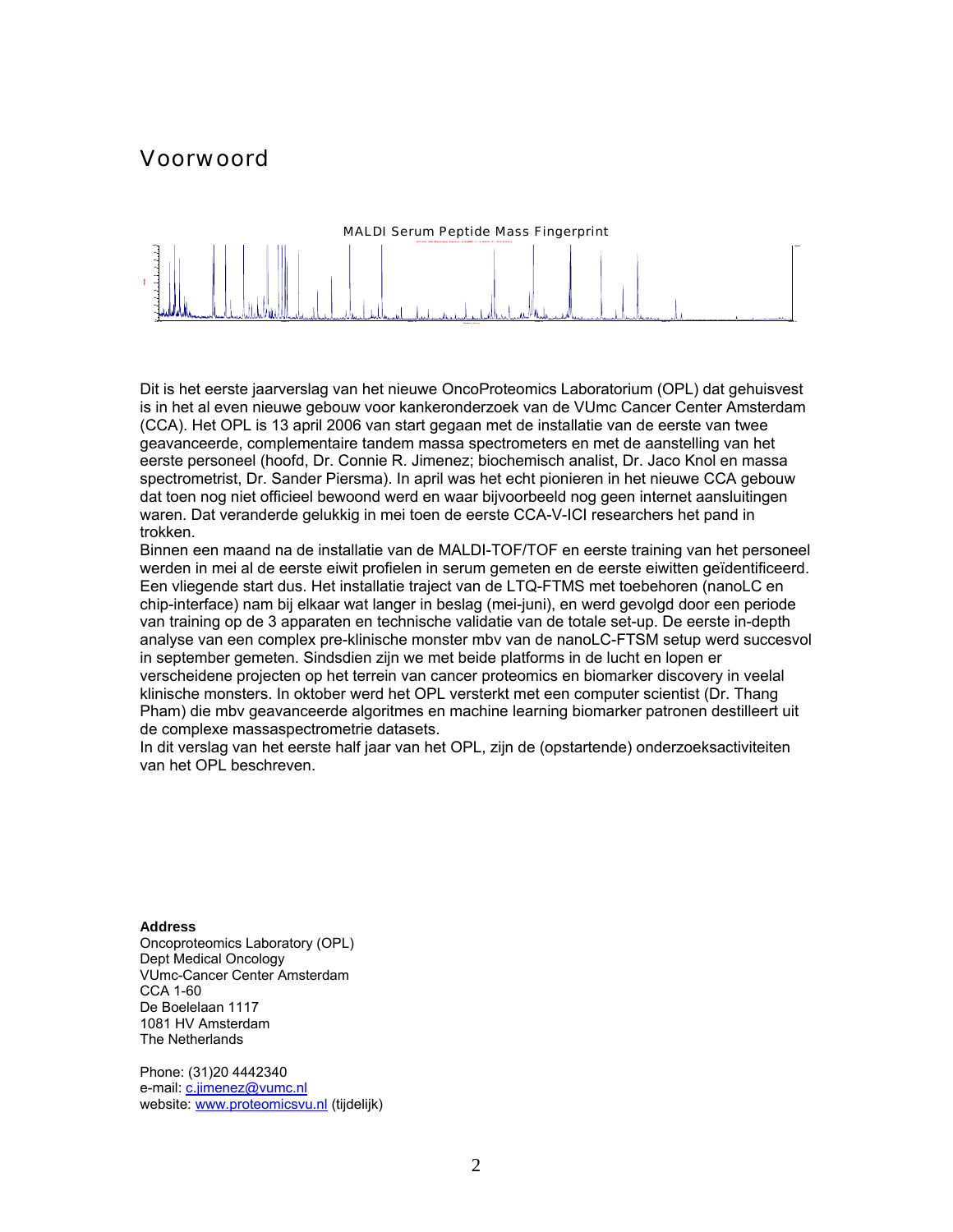# **Contents**

| 1. | a.<br>b.<br>C.                               | <b>Introduction</b><br>Mission and strategy<br>OPL research<br>Information exchange                                                                                                                                                                                                                                                                    | 4<br>4<br>4<br>$\overline{4}$                          |
|----|----------------------------------------------|--------------------------------------------------------------------------------------------------------------------------------------------------------------------------------------------------------------------------------------------------------------------------------------------------------------------------------------------------------|--------------------------------------------------------|
| 2. |                                              | <b>Organization of the OPL</b>                                                                                                                                                                                                                                                                                                                         | 5                                                      |
| 3. | a.<br>b.<br>$C_{-}$                          | <b>Infrastructure</b><br>Housing<br>Investments<br>Platforms                                                                                                                                                                                                                                                                                           | 6<br>6<br>6<br>$\overline{7}$                          |
| 4. | a.<br>b.<br>C.<br>d.<br>e.<br>f.<br>g.<br>h. | Research strategies and running projects<br>I. Research strategy<br>II. Running projects:<br>OPL core research<br>Collaborative projects CCA/V-ICI<br>Collaborative projects VU/VUmc<br>External collaborative projects<br>Service projects<br>Collaborative projects completed in 2006<br>New projects planned for 2007<br>Milestones first half year | 8<br>8<br>10<br>10<br>11<br>11<br>11<br>11<br>12<br>12 |
| 5. | a.<br>b.                                     | <b>Education</b><br>Academic education<br>Courses/ training of OPL personel                                                                                                                                                                                                                                                                            | 13<br>13<br>13                                         |
| 6. | а.<br>b.                                     | Input and output data<br>Scientific staff<br>Publications and abstracts                                                                                                                                                                                                                                                                                | 14<br>14<br>14                                         |
| 7. | а.<br>b.<br>$C_{-}$<br>d.                    | <b>Indicators of esteem</b><br>Grants obtained in 2006<br>(Inter)national functions<br>Presentations<br>(Inter)national collaborations                                                                                                                                                                                                                 | 15<br>15<br>15<br>16<br>16                             |

| Appendix 1: Procedures for submitting samples and projects |  |
|------------------------------------------------------------|--|
|------------------------------------------------------------|--|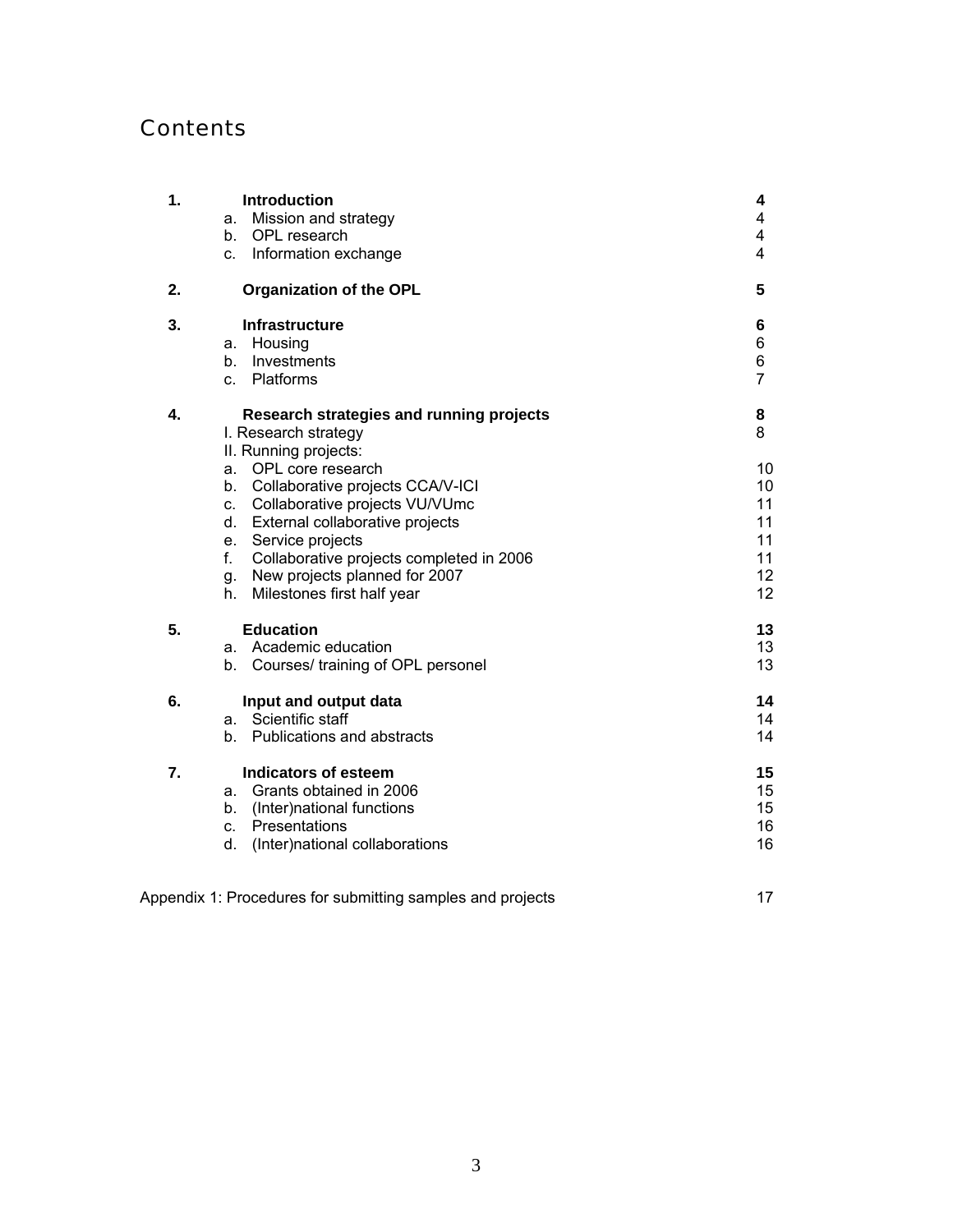## 1. Introduction

The OncoProteomics Laboratory (OPL) has been founded in April 2006 together with the establishment of the cancer research building of the VUmc-Cancer Center Amsterdam (CCA). The OPL was created to provide a state-of-the-art proteomics infrastructure and knowledge center for CCA/V-ICI researchers.

Proteomics is a relatively new field to create a link between genomic information and biological function through global studies of protein expression, protein modification and protein-protein interactions Until now, proteomics has been a technology-driven science The emphasis in the coming years will be on applying proteomics to the understanding of biological function in healthy organisms and in disease.



## **Mission of the OPL**

The mission of the OPL is to develop and implement innovative proteomics technologies and data analysis methods to improve diagnostics and treatment of cancer.

To this end, a major focus is on developing and implementing robust strategies for biomarker discovery in tumor tissue, in biofluids such as blood-serum/plasma that can be collected noninvasively, as well as on proximal fluids such as CSF and nipple aspirate fluid. In addition, cancer cell conditioned media and tumor secretomes hold great promise for discovery of candidate biomarkers. The samples are profiled using two complementary platforms for the discovery of diagnostic, predictive and drug response patterns and biomarkers: 1. An automated magnetic bead peptide capture method coupled to high-throughput MALDI-TOF/TOF mass spectrometry and 2. Label-free (nano)LC-LTQ-FT mass spectrometry of sub-fractionated samples for in-depth profiling.

Additional tasks of the OPL are facilitation and coordination of collaborative proteomics research projects with CCA-V-ICI researchers (and beyond), training and to obtain funding. Guidelines for the sample and project submission procedures can be found in appendix 1.

## **OPL research**

The projects of the OPL broadly can be subdivided into 3 categories: 1. collaborative research projects (the majority with CCA-V-ICI researchers), 2. OPL core research (proteomics research to test and set up methods important for cancer biomarker discovery as well as oncoproteomics research projects initiated by the OPL) and 3. service projects (protein identification work on a fee-per-sample basis).

## **Information exchange**

- In weekly lunch meetings (every Friday), proteomics data are discussed with the people working in the lab.
- Every first Friday of the month, the Friday lunchtime meeting is a joint meeting with the proteomics people from MCN-VU.
- Every other week on Friday afternoon, a proteomics data analysis meeting takes place. with collaborators from FEW-VU computer science and mathematics (including a joint post-doc)
- In monthly meetings (every  $4<sup>th</sup>$  Tuesday lunch time starting in jan 2007) cancer proteomics topics of general interest will be discussed in a broader group of CCA-V-ICI researchers.
- All OPL people attend and participate in the weekly Friday morning department seminars of Medical Oncology.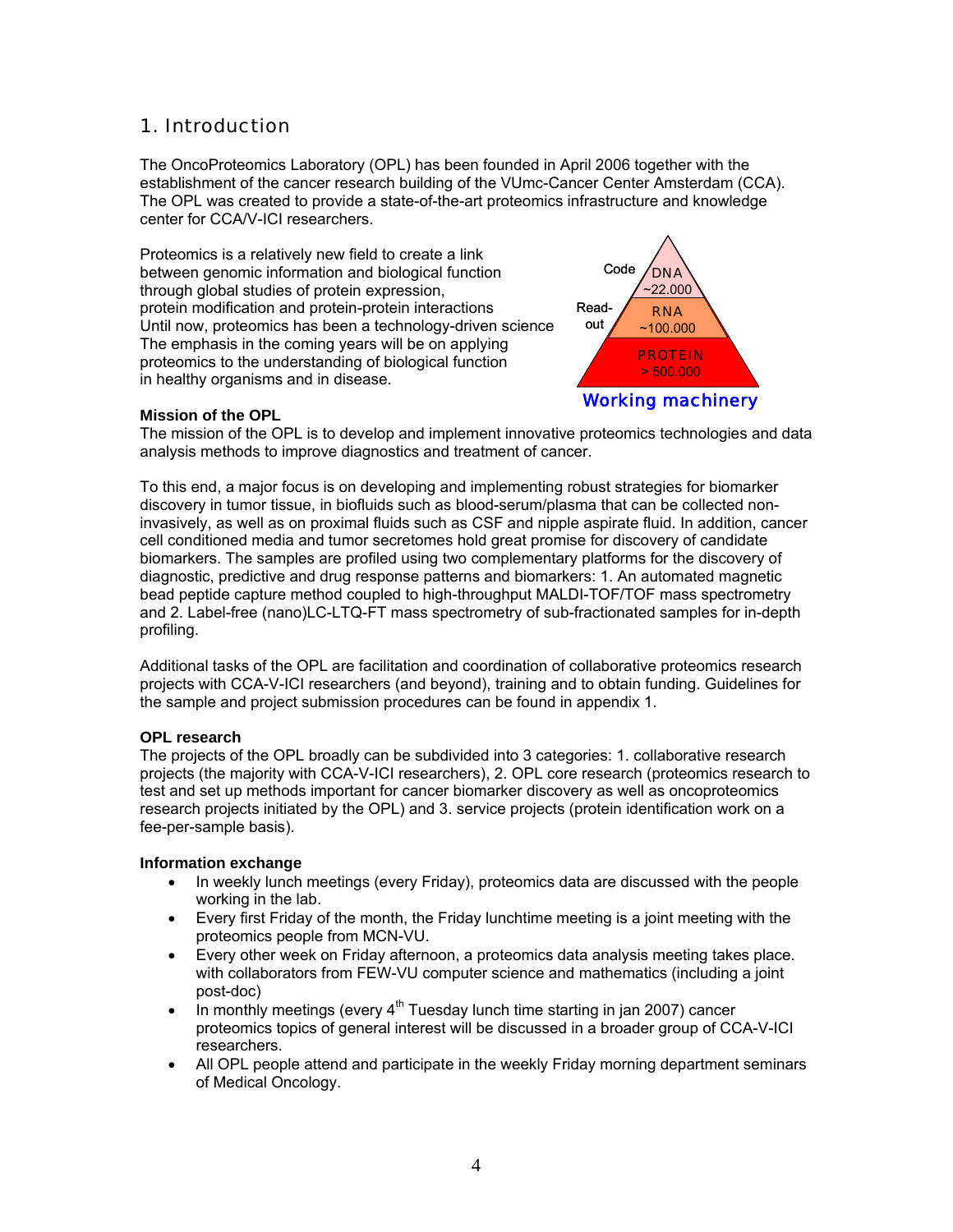# 2. Organisation of the OPL

The OncoProteomics Laboratory is a facilitating center where most projects are shaped in close interaction with the collaborators. Moreover, a substantial part of the activities is core research to develop and implement proteomics methods of general interest for cancer researchers and clinicians.

Head of the unit is a scientist/coordinator (1 fte, CR Jimenez) who is leading a team of scientists (3 fte, a mass spectrometrist, S. Piersma; a computer scientist, T. Pham; and a biochemical technician, J. Knol) as well as co-workers on temporary projects and PhD students, post-docs and technicians on collaborative projects.

The OPL is housed at the Dept. of Medical Oncology. The head OPL is assisted by a 'Program-Advisory-Committee' with representatives from the major CCA/V-ICI departments (Medical Oncology, Hematology, Pathology, KNO, Molecular, Cellular Biology and Immunology, and Epidemiology and Biostatistics) who meet every 2 months with the head of the OPL to discuss progress, developments and assist in prioritizing projects. Furthermore, the head OPL is assisted by Cluster I in organizational and financial matters. See figure 1 for an outline of the organizational structure. Currently there has been no substantial secretarial assistance.



Figure 1. Schematic representation of the organisation structure of the OPL.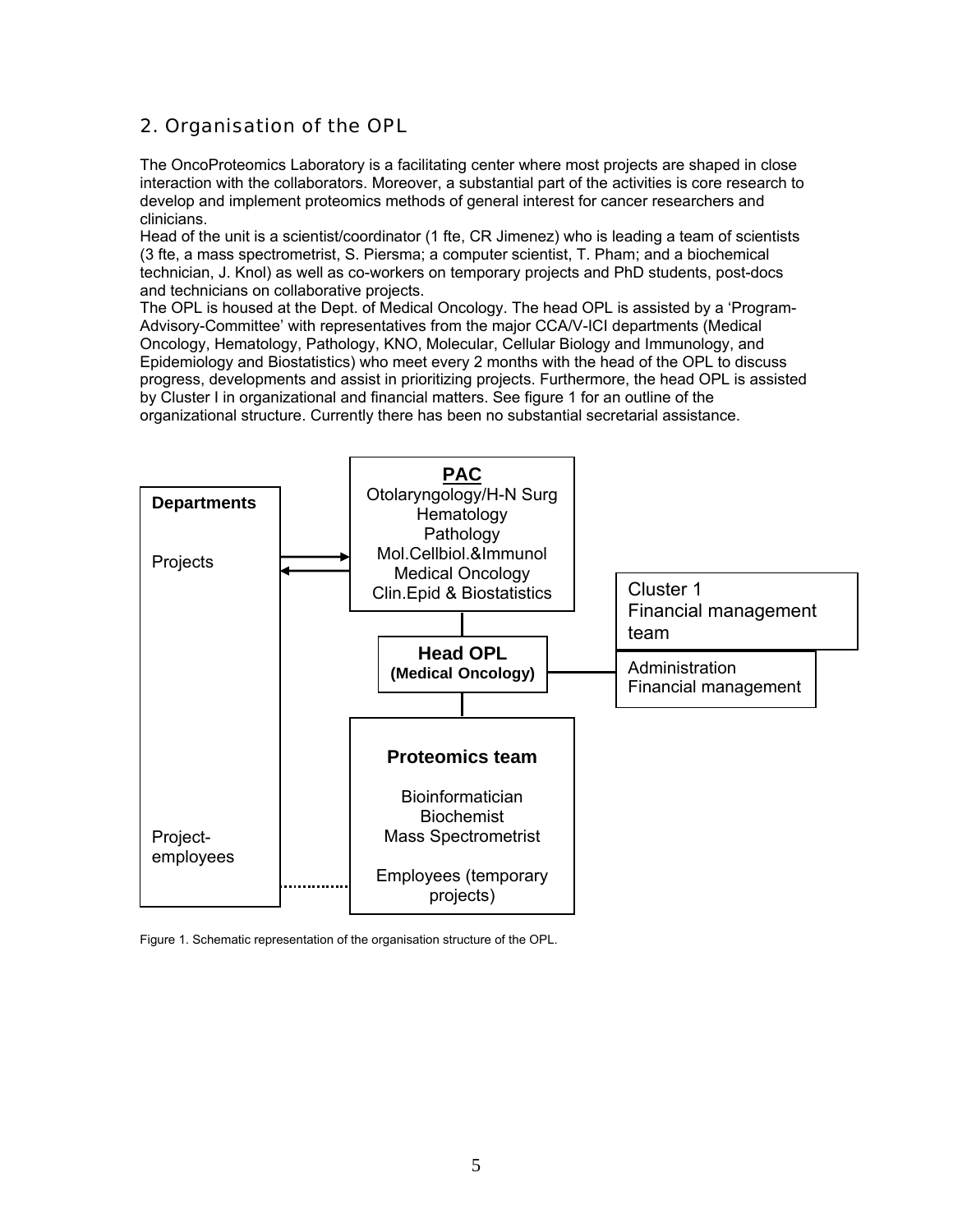## 3. Infrastructure

The OPL is housed on the first floor of the CCA building with two laboratory spaces: a small protein chemistry lab (CCA 1-52) and a mass spectrometry lab (CCA 1-47). The lab spaces were experienced overall as adequate in 2006. The only minor point is that the MS lab is very noisy. In 2007 an effort may be made to put isolating shields around the instruments. For now, ear plugs have been the short-term solution.

The OPL office space is very limited: a single small room that is shared by the 4 core people (head, 2 staff and technician). Two technicians on collaborative projects share a desk in the room next door (courtesy Henk Broxterman). As the OPL is expanding in 2007 with visiting foreign post-docs, masters students and a technician, more space is needed to accommodate everyone together on the first floor.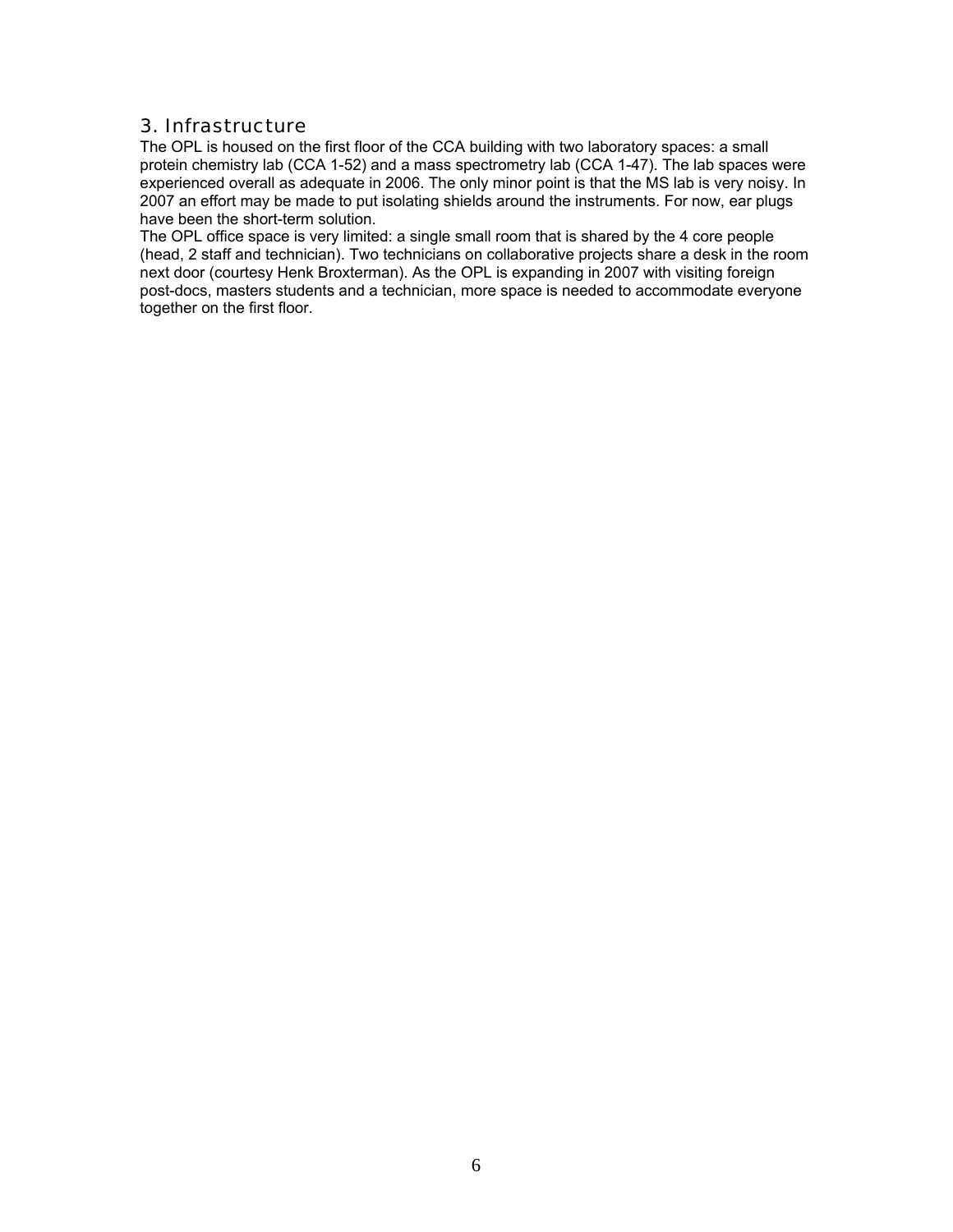## **Instrumentation**

| Instrument<br>LTQ-FTMS & KingFisher<br>2D LC system<br>NanoMate Triversa<br>4800 MALDI-TOF/TOF<br>Liquid Handling system<br>Scaffold | Company<br>ThermoElectron<br>Dionex<br><b>Advion Biosciences</b><br><b>Applied Biosystems</b><br><b>Contribution Hamilton</b><br>Proteome Software | <b>Price kEuro incl.</b> |
|--------------------------------------------------------------------------------------------------------------------------------------|----------------------------------------------------------------------------------------------------------------------------------------------------|--------------------------|
| UV cell nanoLC<br><b>TOTAAL</b>                                                                                                      | Dionex                                                                                                                                             | 1.545K                   |
| *Nog te besteden aan software en hardware in 2007:                                                                                   | 89.8K                                                                                                                                              |                          |

## **Upgrade of the IT infrastructure of the OPL in 2007**

LC-FTMS experiments create large volume datasets (~ 0.5-1 Gb/ sample), therefore the data production per day may get as high as 10 Gb. In a typical profiling experiment we may need to compare series of up to100 LC-FTMS runs, which calls for separate LIMS and data analysis servers. A computation cluster is preferred over a single server. For data storage NAS local storage is more economical and we will opt for a solution of tape storage for finished projects and long-term storage. With the money that remains from the CCA start-up grant, we may cover the hardware expenses but not a Laboratory Information Management System (LIMS).

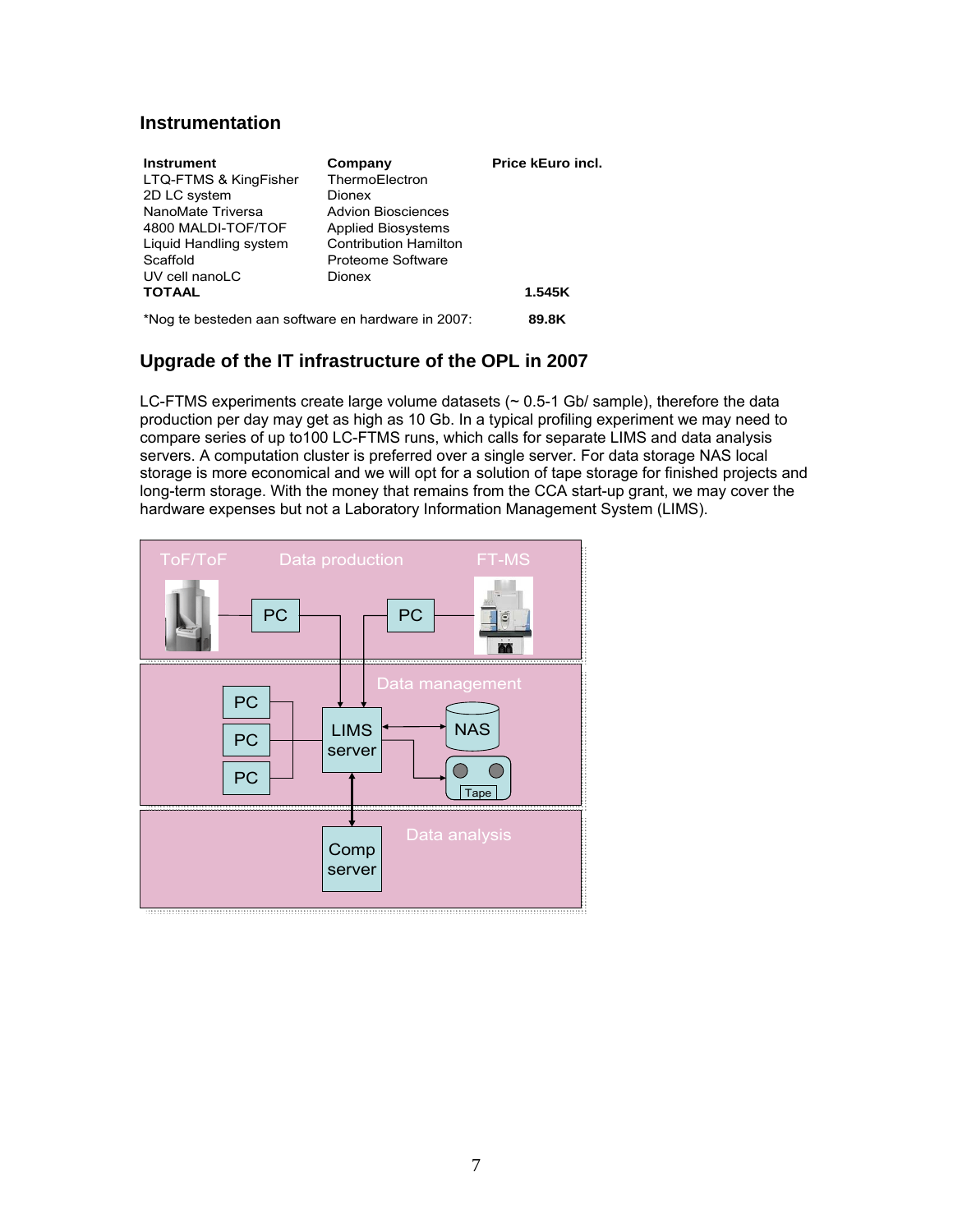# 4. Research strategy and running projects

## **I. OPL core research:**

## **Development of robust automated mass spectrometry-based methods for cancer biomarker discovery**

The lack of reliable, robust and easily assessable biomarkers greatly hampers cancer management. Proteins are ideal biomarkers as they can be immuno-stained in routine paraffinembedded specimen and immuno-detected in blood using conventional ELISA. In recent years, proteomics has raised the hope of identifying novel biomarkers for cancer diagnosis and detection. This hope is based on the ability of proteomics technologies such as mass spectrometry, to identify hundreds of proteins in complex biofluids

A major focus of the OPL is on targeted MS-based proteomics for biomarker discovery in tumor tissue and biofluids. The samples are profiled using two complementary platforms: 1. An automated magnetic bead-based peptide capture method coupled to high-throughput MALDI-TOF-MS and 2. Peptide separation by nano-liquid chromatography (LC) coupled to FTMS for indepth profiling of fractionated samples (Fig 1). Cancer-related proteins may provide novel drug targets and candidate biomarkers for development into non-invasive (multiplex) antibody-based assays.



Fig 1. Complementary mass spectrometry-based proteomics approaches for discovery of cancer signatures and biomarkers at the OPL in the VUmc-Cancer Center Amsterdam.

## **1. Pattern diagnostics by MALDI-TOF-MS-based high-throughput peptide profiling**

Recent studies have established distinctive serum polypeptide patterns through MS and bioinformatics that reportedly correlate with clinically relevant outcomes. Moreover, they provided a direct link between peptide marker profiles of cancer and differential protease activity, suggesting that the patterns may have clinical utility as surrogate markers for detection and classification of cancer.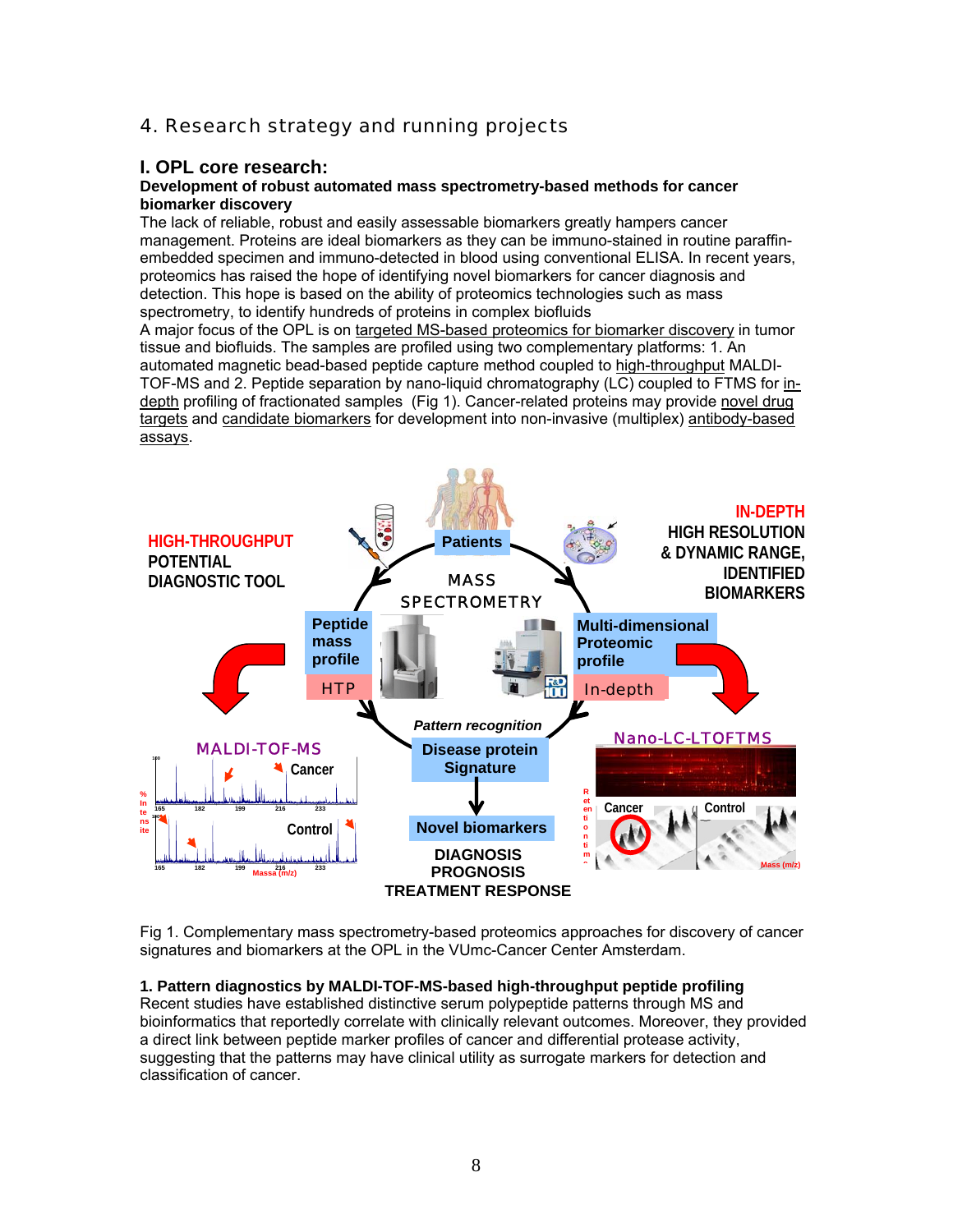We have shown that automated magnetic-particle-assisted peptide capture coupled to MALDI-TOF-MS provides a fast and reproducible profiling platform for measuring peaks in the low molecular mass range of the serum and CSF proteomes (Fig. 2; Jimenez et al., in press & submitted). Advantages of the method are: it is high-throughput (HTP): ~100 samples can be processed and measured in less than a day, and it uses only little material (for blood-serum 20 µl is enough). In addition, the method is also being applied to the analysis of endogenous peptides and small proteins in proximal fluids such as CSF, tumor secretomes and cancer-cell conditioned media.

**Treatment response monitoring**. We are currently examining the alterations in the serum profiles across sample sets from healthy subjects and cancer patients in phase I/II trials in order to assess the feasibility of the current platform in combination with decision algorithms to detect biomarker signatures associated with different cancer types, and with drug response (prediction) (collaboration G. Giaccone, K. Hoekman, MedOnc).

**Quality control screening tool.** MALDI-TOF-MS-based profiling provides a rapid screening tool to drive decisions on sample selection prior to more in-depth analysis by (2D)LC-FTMS. Peptides indicative of serum and CSF sample quality have been identified (Jimenez et al., submitted and in prep). Therefore, MALDI-TOF-MS may be used as an upfront quality control step. Multivariate analysis of the data sets would help reveal potential outliers as a result of either sample handling or intrinsic patient variability. This would aid in the selection of a smaller sample subset for indepth comparative analysis using lower throughput LC-MS based strategies (see under 2).



Fig. 2. Serum peptide capture using magnetic beads off-line coupled to peptide profiling by 4800 MALDI-TOF/TOF in reflectron mode. The result of 3 independent sample processings of control serum is shown for C18 DynaBeads. Intra-exp %CV of relative peptide intensities is 5-20% and inter-exp %CV 10-25%.

**TUMOR TISSUE** High-throughput MALDI-TOF-MS-based peptide profiling may also be employed to get profiles of tissue homogenates after a simple desalting step (eg using Dynabeads on the KingFisher). An alternative that also preserves spatial information is to make cryo-sections and place those directly on the MALDI sample stage. After deposition of the UV-absorbing matrix proteins may be directly ionized from the tissue (spatial resolution  $\sim$  100  $\mu$ m). This avenue will explored in more detail in 2007 by Dr. Sander Piersma who has ample experience with imaging mass spectrometry.

**2. Biomarker discovery and cancer mechanisms by targeted LC-FTMS-based proteomics.**

For in-depth analysis of peptides and proteins in patient samples, we focus on sub-proteomes (looking at less to see more). Which sub proteome depends on the sample type and research question. Moreover, we focus on sub-proteomes that are amendable for analysis in a single dimension nano-liquid chromatography (LC) separation followed by on-line detection of the peptides in an FTMS instrument (LTQ-FTMS). Together this will ensure a large dynamic range of detection (~ 106) at reasonable throughput. Because this approach yields identified proteins, the data can be used for pathway analysis and candidate biomarkers can be more easily coupled to antibody-based screening.

**BIOFLUIDS** For nanoLC-FTMS profiling of biofluids such as plasma and CSF, a first focus is on native peptides and protein <30 kD instead of tryptic peptides, because the low molecular weight proteome of plasma has great diagnostic potential. Moreover, this selection also increases the sensitivity of the analysis as very high abundant plasma proteins such as albumin and IgG are removed. We are currently optimizing existing methods to reproducibly isolate the low molecular weight proteome while minimizing protein losses. Other sub-proteomes of interest in biofluids are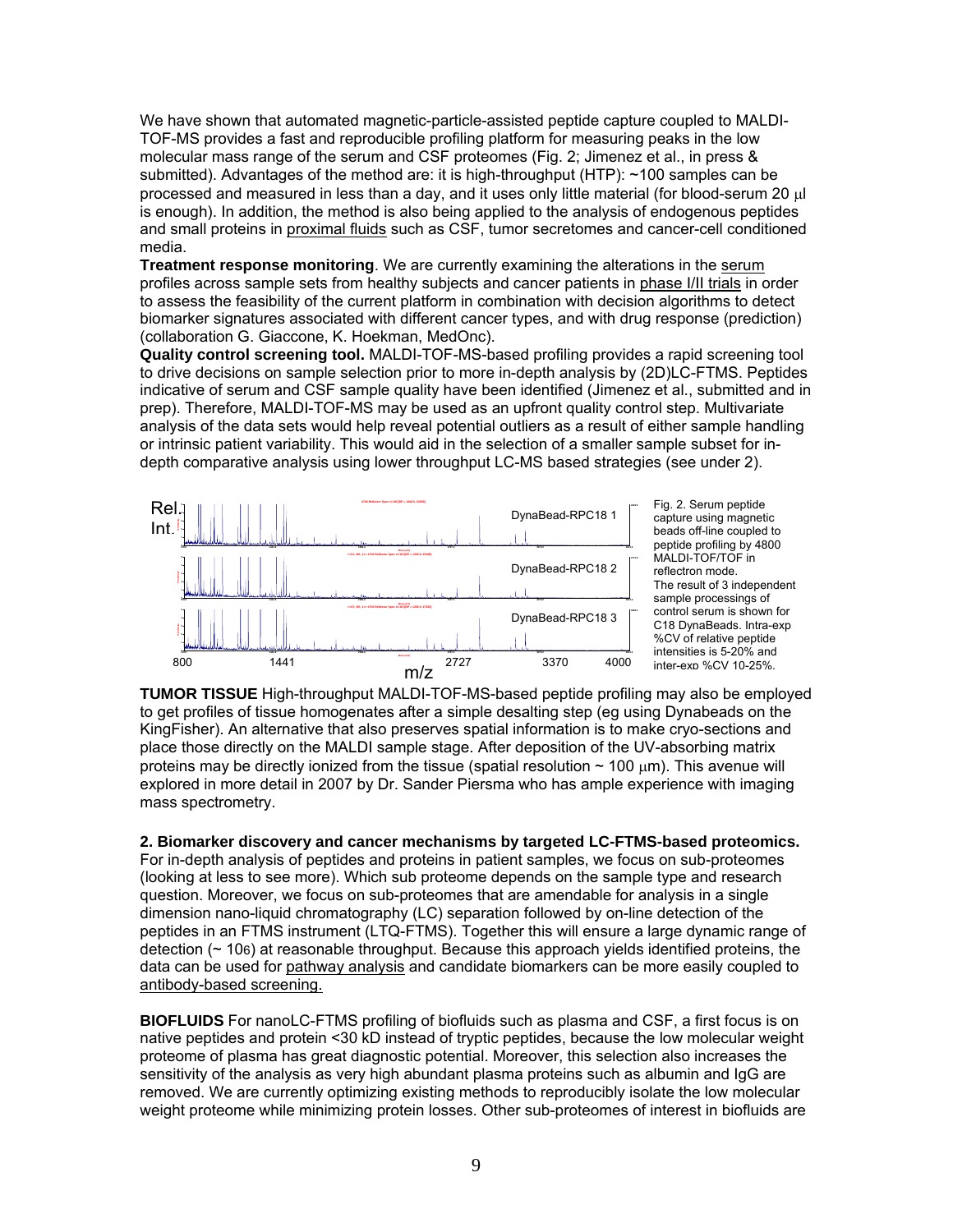the glycoproteome ('sialome') and the diagnostic cargo on abundant proteins (the 'albuminome') and platelet-derived releasates and microparticles.

**TUMOR TISSUE** If tumor tissue is available at large enough quantity (tens of mgs), we will isolate tumor sub-proteomes for nanoLC-FTMS analysis, again to enable detection of low abundant proteins while maintaining throughput. To this end, we isolate sub-cellular fractions as the starting material for our discovery. Sub-cellular fractions of special interest for cancer proteomics are: 1. cell surface/ plasma membrane to provide candidate biomarkers for molecular imaging and 2. sub-nuclear fractions (chromatin-binding fraction and the nuclear matrix) to learn more about mechanisms of chromosomal instability, chromatin regulation and identify cancer-related biomarkers. 3 In vitro generated tumor secretomes to identify candidate biomarkers that have an increased chance to be detected in serum as well.

In hybrid core-collaborative projects, we started exploring various protocols for subproteome capture using colorectal tumor tissue as the model. For this cancer, frozen tissue is available for proteomics and along with extensive knowledge of the chromosomal and transcriptome aberrations in adenoma to carcinoma progression (on-going work in the Tumor Profiling Unit of Prof. Gerrit Meijer).

**DATA ANALYSIS** We are developing robust data analysis methods for label-free quantitation of peptide ion abundance, because this approach represents a promising (and economical) avenue for quantitation at high sensitivity. In LC-MS-based profiling additional dimension of separation allows for profiling of much larger number of peptides in complex mixtures. We are implementing open-source tools as well as home-made algorithms (Horizon Breakthrough project granted to Drs. Marchiori and Jimenez) for the analysis of LC-MS datasets.

Moreover, we are evaluating data mining tools for pathway analysis to go from HTP data to new molecular knowledge about cancer mechanisms.

## **II. Running projects**

Proteomics applied to model systems (in cell culture or animal studies) is well established and can solve a range of questions related to protein expression levels, composition of protein complexes, proteolytical processing, post-translational modifications as well as (subcellular) localization and secretion to the medium. Therefore these types of projects have started in 2006 immediately after the instruments were up- and running.

## **a. OPL core research 2006**

A list of specified OPL core projects can be found in Table 1. Core projects are typically initiated by the OPL but may be carried out jointly with personel from collaborators.

| Table 1. OPL-core projects |                   |                                                                               |
|----------------------------|-------------------|-------------------------------------------------------------------------------|
| <b>Name</b>                | <b>Department</b> | <b>Project</b>                                                                |
| Jimenez/ Hoekman           | Onc               | Method development HTP serum peptide profiling                                |
| Jimenez/ Hoekman           | Onc               | Investigation of pre-analytical variables in serum sample handling            |
| Jimenez/ Teunissen         | Onc/ MCBI         | Method optimization HTP CSF peptide profiling and CSF pre-analytics           |
| Jimenez/Teunissen          | Onc/ MCBI         | Method comparison capture of the low molecular weight proteome of serum (CSF) |
| Marchiori/ Jimenez         | Onc/ FEW-VU       | Comparison and implementation of LC-MS data analysis tools and algoritms      |

## **b. Collaborative projects CCA-V-ICI:**

Table 2 summarizes the list of on-going collaborative projects with CCA-V-ICI researchers that have been initiated in 2006.

| Table 2. collaborative projects CCA/V-ICI |                   |                                                                     |
|-------------------------------------------|-------------------|---------------------------------------------------------------------|
| <b>Name</b>                               | <b>Department</b> | Project                                                             |
| Fijneman, de Wit                          | Onc/ PA           | A proteomics based search of cell surface markers for colon cancer. |
| Lankelma                                  | Onc               | Quantitative urinary peptide measurements by fluorogenic labeling   |
| Sminia, Reijneveld                        | RadTher, Neurol.  | Proteomic of brain tumors to identify targets for therapy           |
| Middeldorp, Klijn                         | Pathologie        | Exosome proteomics in EBV+ tumor immune escape)                     |
| Giaccone, Voortman                        | Onc               | fase 1B studie met Velcade/ Gemcitabine/ Cisplatin                  |
| <b>Bitter</b>                             | Med.Microbio      | Mycobacterium mutant screening                                      |
| Van Dongen                                | <b>KNO</b>        | Determination of number of labels on antibodies                     |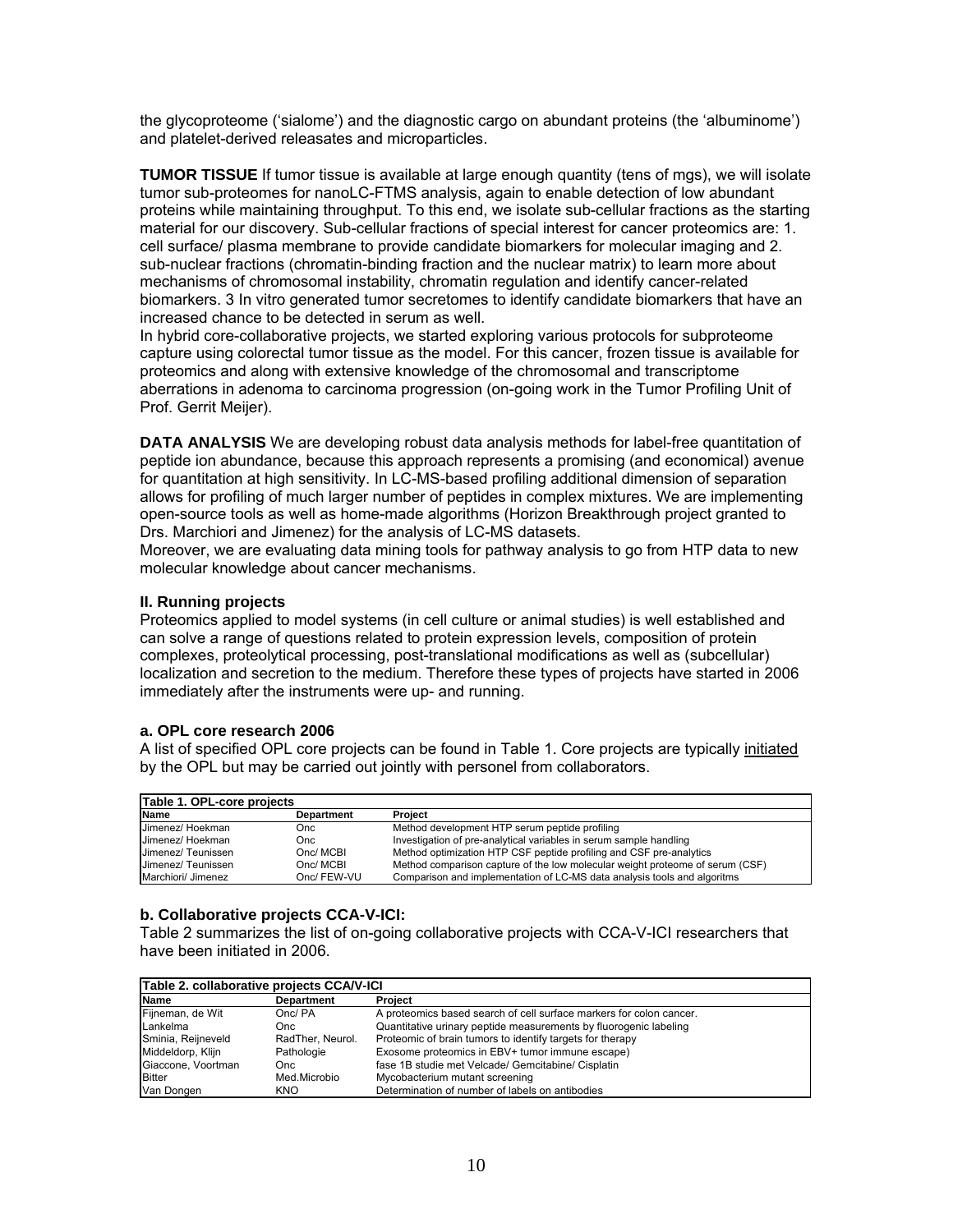## **c. Collaborative projects VU/VUmc:**

Table 3 summarizes the list of non-cancer collaborative projects with researchers from ICEN (cell biology) and with FALW-VU (molecular neurobiology and plant physiology)

| Table 3. collaborative projects VU/Vumc |                   |                                                                                                            |  |
|-----------------------------------------|-------------------|------------------------------------------------------------------------------------------------------------|--|
| <b>Name</b>                             | <b>Department</b> | Project                                                                                                    |  |
| Teunissen, Jimenez<br>lvu               | <b>MCBI</b>       | Biomarkers for axonal damage in MS, CSF proteomics                                                         |  |
| Klychnikov/ Li (CMSB)<br>De Boer        | MCN-VU<br>VU      | Synapse phosphoproteomics<br>13-3-3 interactors & interaction with new anti-cancer agent from plant fungus |  |

## **d. External collaborative projects:**

Table 3 shows the list of external collaborative projects.

| Table 4. External collaborative projects |                   |                                                                                        |
|------------------------------------------|-------------------|----------------------------------------------------------------------------------------|
| <b>Name</b>                              | <b>Department</b> | Project                                                                                |
| Niclou                                   |                   | NorLux Neuro-Oncol Membrane proteomics of differentially invasive brain tumor sferoids |
| Van Diepen                               | Univ.London       | Proteomics of PTEN interactors                                                         |

#### **e. Service projects:**

Table 4 lists the service projects in which routine proteomics tasks were performed on a fee-forsample basis without special input of intellectual property in the project (other than doing the job well). In these types of projects, in publications only acknowledgement for mass spectrometry services is requested.

| Table 5 Service projects |                    |                                              |
|--------------------------|--------------------|----------------------------------------------|
| Name                     | <b>Department</b>  | Project                                      |
| Ligtenberg               | Med. Microbio      | Massabepaling synthetische peptiden          |
| Luurtsema                | NucMed/PET         | Structural analysis of verapimil metabolites |
| Extern                   |                    |                                              |
| Westerveen               | <b>ID Lelystad</b> | Protein identification from 2D gel spots     |
| Mohammadi                | UvA                | Protein identification from 1D gel bands     |
| Kikkert                  | Sanguin            | Protein identification from 1D gel bands     |

## **f. Projects completed in 2006**

Table 6 contains the list of studies that were completed in 2006. The projects with Llamas/Bitter and Stienen resulted in a co-authorship (see publications) and the projects with Buermans/Simonides and Kruyt are currently chapters in dissertations and will be submitted for publication in 2007.

| Table 6. Collaborative projects completed in 2006 |                   |                                                                              |  |
|---------------------------------------------------|-------------------|------------------------------------------------------------------------------|--|
| <b>Name</b>                                       | <b>Department</b> | Project                                                                      |  |
| Llamas/Bitter                                     | Med. Microbio     | Proteomics of siderophores signaling pathways in Pseudomonas aeruginosa      |  |
| Buermans, Simonides                               | Med. Physiol      | Early hypertrophic myocardial proteome responses during pressure overload    |  |
| Stienen                                           | Med. Physiol      | Changes in contractile function in Atrial Dilatation and Atrial Fibrillation |  |
| Checińska/ Kruyt                                  | Onc               | Proteomics of affinity-purified caspase-9 complexes in NSCLC cells           |  |

## **g. New projects (other than above) planned for 2007:**

Many exploratory meetings between the head OPL and interested CCA-V-ICI researchers took place in 2006. Table 7 lists all the new projects planned for 2007. Some of them are pilot projects where the goal is to obtain data that can be the basis for a grant proposal. A major focus in 2007 will be on cancer cell and patient tissue analysis including subcellular fractions (see description core research).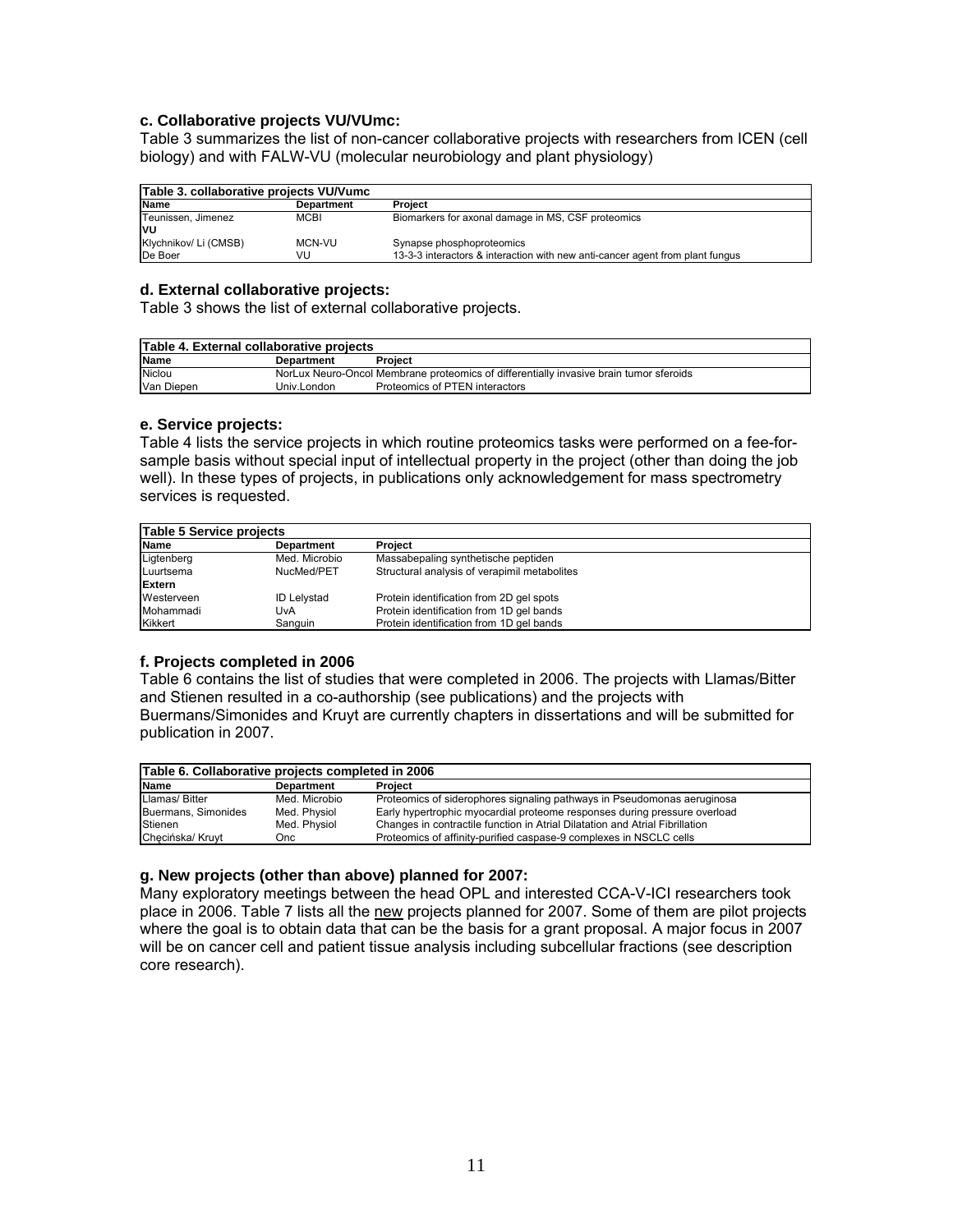| Table 7. Core and collaborative projects starting in 2007 |                 |                                                                                |  |
|-----------------------------------------------------------|-----------------|--------------------------------------------------------------------------------|--|
| Name                                                      | Department      | Project                                                                        |  |
| Jimenez/ Boven/ H.Meijers                                 | Onc/ KlinGen    | Proteomics in breast cancer                                                    |  |
| Jimenez                                                   | Onc.            | Clinical Neuroproteomics of Neurodegenerative Diseases, cNEUPRO (EU kp6 STREP) |  |
| Jimenez/ Broxterman/ Hoekman Onc                          |                 | Proteomics of platelet releasates for early detection of cancer                |  |
| Jimenez/ Kruyt                                            | Onc.            | Proteomics of NSCLC-conditioned media                                          |  |
| Jimenez/ Meijer                                           | Onc/ Pa         | Tissue plasma membrane proteomics in CRC adenome-carcinome progression         |  |
| Jimenez/ Meijer                                           | Onc/ Pa         | Nuclear proteomics in CRC adenome-carcinome progression                        |  |
| Fijneman/ Jimenez                                         | Onc/ Pa         | CRC secretome /blood proteomics for biomarker discovery in mouse model         |  |
| Van Die/ Jimenez                                          | <b>MCBI</b>     | Glycan and glyco-peptide mapping in disease (incl cancer)                      |  |
| De Winter                                                 | KlinGen         | Analysis of PTMs and prot-prot interactions in the Fanconi anemia pathway      |  |
| Broxterman/Hoekman                                        | Onc             | A phase II study of erlotinib and bevacizumab in NSCLC patients                |  |
| Van Cruijsen/ Hoekman                                     | Onc.            | Serum proteomic analysis as part of a phase I clinical evaluation of AZD2171   |  |
| Verweij (CMSB)                                            | <b>MCBI</b>     | Serum profiling in rheuma artritis                                             |  |
| Schuurhuis/Ossenkoppele                                   | Hema            | Characterization of the tumor resistance modulating microenvironment of AML    |  |
| Schuurhuis/Ossenkoppele                                   | Hema            | Cancer stem cell proteomics in AML                                             |  |
| Kruyt                                                     | Onc             | Proteomics of affinity-purified Bcl complexes in lung cancer cells             |  |
| Veerhuis                                                  | PA.             | Mapping van eiwitcomplex in Alzheimer brain                                    |  |
| Van der Velden, Stienen                                   | Med. Physiol    | Myocardial proteomics                                                          |  |
| Van Dam                                                   | <b>MCBI</b>     | CSF analysis for biomarker discovery in Parkinson-pilot HTP profiling          |  |
| VU                                                        |                 |                                                                                |  |
| G. Smit (CMSB)                                            | MCN-VU          | Serum profiling in depression                                                  |  |
| M. Smit                                                   | Pharm.Chemie-VU | Phosphoproteomics of viral signaling networks in oncogenesis and metastasis    |  |

## **5. Milestones first half year:**

1. Mass spectrometry platforms up and running

2. Highly capable, trained OPL personel

3. Reproducible, automated high-throughput proteomics workflow for serum analysis (manuscript accepted for publication)

4. Identification of QC peptides and signatures indicative of sample quality of serum (manuscript in prep).

5. Several series of serum samples collected in a standardized fashion in different phase I studies for high-throughput MALDI profiling

6. High-throughput peptide profiling work flow optimized for CSF and identification of QC peptides indicative of sample quality of CSF (manuscript in prep).

7. Qualitative in-depth profiling of biological and clinical samples using nanoLC-FTMS operational

8. Tissue bank of CRC available for tissue fractionation and sub-proteome analysis (important for core research/ method development).

9. Prototype tool developed and implemented for 1D- LC-MS data mining of mass spectra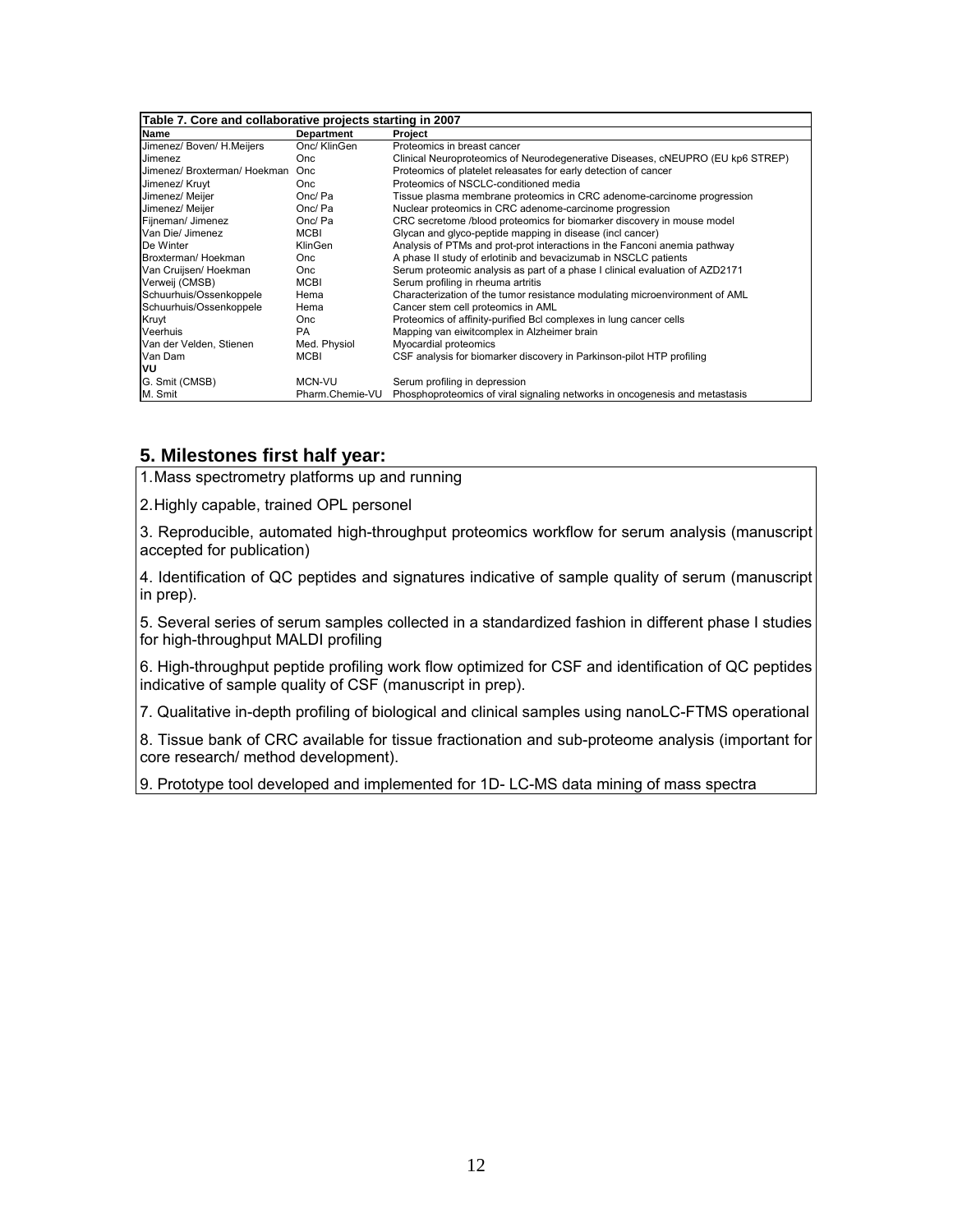## **6. Education**

In 2006 several lectures (8 in total) were given to bachelors, masters and PhD students. In addition, two courses were organized: the 3 day graduate course 'Oncogenomics and Proteomics, a samples platter of applications and techniques' together with Dr. Bauke Ylstra and the under-graduate course: 'Proteomics data analysis mini-course', together with Dr. Elena Marchiori. Both courses attracted a considerable number of students.

The classes taught resulted in two stage-students that will start an internship in 2007 on platelet proteomics (supervisors Jimenez and Broxterman) and on LC-MS data analysis for biomarker discovery (supervisors Marchiori and Piersma).

| <b>Academic teaching</b> |                                           |                                          |  |
|--------------------------|-------------------------------------------|------------------------------------------|--|
| Date                     | <b>Course</b>                             | <b>Class</b>                             |  |
|                          | Dr. CR. Jimenez                           |                                          |  |
|                          | Jan06 ITCB bachelor course tumor biology: | <b>Clinical proteomics</b>               |  |
|                          | Mar06 Basis cursus Oncologie, Ellecom:    | Proteomics: techniek en toepassing       |  |
|                          | Nov06 OAA Graduate course Oncogenomics*   | Mass spectrometry-based proteomics       |  |
|                          |                                           | for cancer biomarker discovery           |  |
|                          | Nov06 Bachelors Oncology                  | Short proteomics lecture and tour of lab |  |
|                          | Nov06 Masters Oncology, Tumor Biology     | Mass spectrometry-based proteomics       |  |
|                          |                                           | for cancer biomarker discovery           |  |
|                          | Nov06 Masters Oncology, Therapeutics      | Proteomics in cancer therapy             |  |
|                          | Nov06 Bachelors, Bioinformatics, FEW-VU   | Overview proteomics                      |  |
|                          | Proteomics data analysis mini-course**    | for cancer biomarker discovery           |  |
|                          | Dr. Sander Piersma                        |                                          |  |
|                          | Nov06 Bachelors, bioinformatics, FEW-VU   | Protein identification strategies        |  |
|                          |                                           |                                          |  |

\*Course organized with Dr. Bauke Ylstra (PA, VUmc) \*\*Course organized with Dr. Elena Marchiori (FEW-VU)

## **Received training**

Besides teaching, being in a brand new laboratory with advanced equipment, the OPL people received several trainings that are listed in the table below.

| <b>Courses/ training of OPL people</b> |                                                                |  |
|----------------------------------------|----------------------------------------------------------------|--|
| April06                                | Basic training MALDI-TOF/TOF (Knol, Piersma, Jimenez)          |  |
| May06                                  | Basic training LTQ-FTMS (Knol, Piersma, Jimenez)               |  |
| June06                                 | LC training (Piersma)                                          |  |
| June06                                 | NanoMate training (Piersma)                                    |  |
| June06                                 | Hamilton training (Knol and Jimenez)                           |  |
| Oct06                                  | Advanced training FTMS (Piersma)                               |  |
| Nov06                                  | Advanced training MALDI-TOF/TOF (Knol, Piersma, Jimenez)       |  |
| Aug-Dec06                              | STEP A, a basic statistics course (Jimenez)                    |  |
| Dec06                                  | OAA graduate course Oncogenesis in colorectal cancer (Jimenez) |  |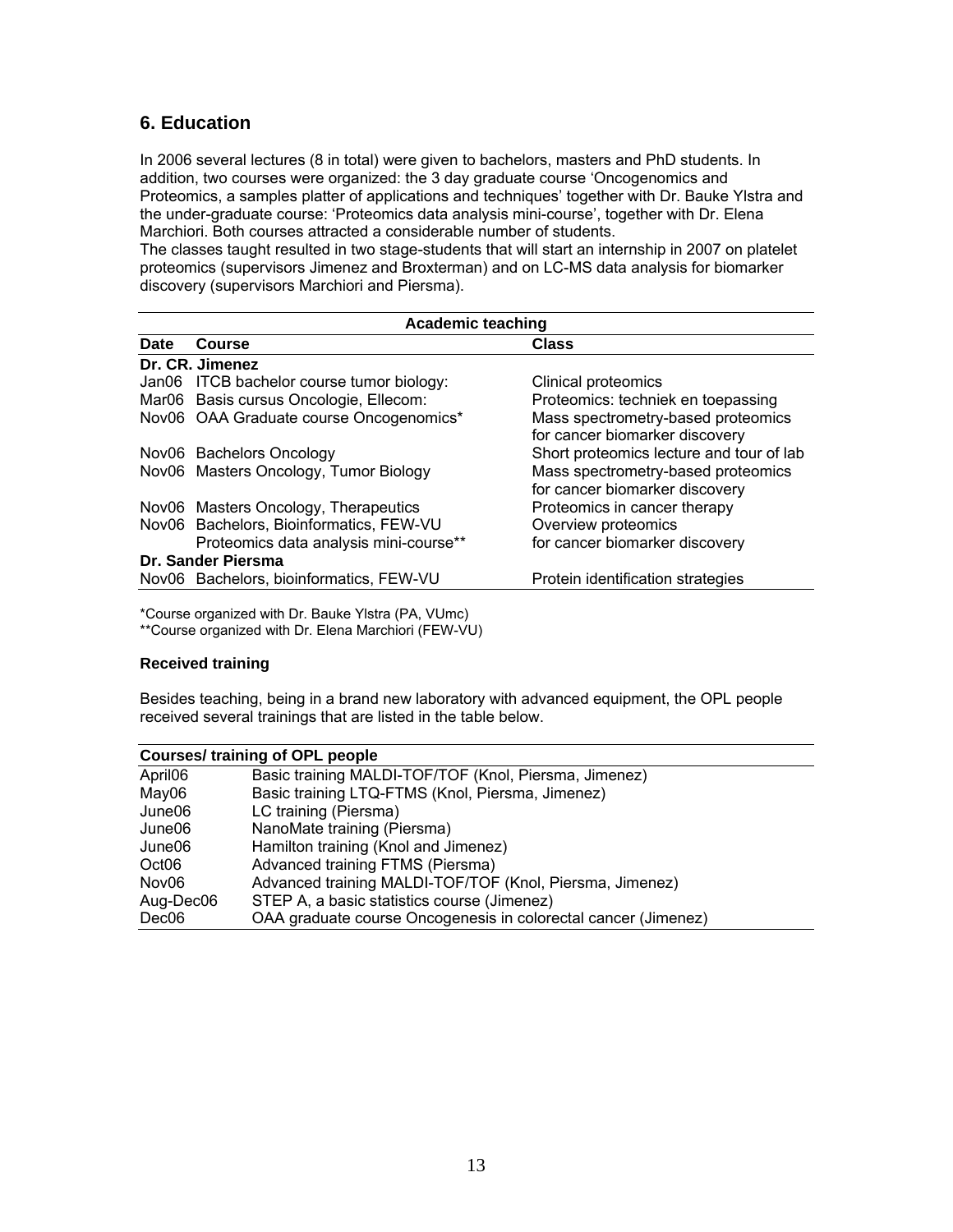## **7. Input - output data**

## **a. Staff:**

The OPL core unit consists of 3 staff members (3 fte, WP3) and one technician (1 fte, NWP3). Furthermore 2 technicians (2x 0.6 fte, NWP3) are working at the OPL on temporary projects. Below follows the list of publications of the staff people.

## **b. Publications in international (refereed) journals**

## **Dr. Connie Jimenez**

- 1. **Jiménez**, CR, El Filali, Z, JC. Knol, Li KW, Hoekman, K, FAE Kruyt, Giaccone, G., Smit AB. Automated serum peptide profiling using novel magnetic C18 beads off-line coupled to MALDI-TOF mass spectrometry. (2006) Proteomics, provisionally accepted.
- 2. Elena Marchiori, Connie **Jimenez**, Mikkel West-Nielsen and Niels Heegaard. Robust SVM-based biomarker selection with noisy mass spectrometric proteomic data. In Applications of Evolutionary Computing. EvoBIO: Evolutionary Computation and Machine Learning in Bioinformatics. Springer, pp. 79-90, LNCS 3907, 2006.
- 3. Michel C. Van den Oever, Sabine Spijker, Ka Wan Li, Connie R. **Jiménez**, Eisuke Koya, Roel C. Van der Schors, Yvonne Gouwenberg, Rob Binnekade, Taco J. De Vries, Anton N. M. Schoffelmeer, and August B. Smit. A proteomics approach to identify long-term molecular changes in rat medial prefrontal cortex resulting from sucrose selfadministration. J.Prot. Res. (2006) 5, 147-154.
- 4**.** Eiras S, Narolska NA, van Loon RB, Boontje NM, Zaremba R, **Jimenez** CR, Visser FC, Stooker W, van der Velden J, Stienen GJ. Alterations in contractile protein composition and function in human atrial dilatation and atrial fibrillation. J Mol Cell Cardiol. (2006) 41(3):467-77.
- 5. **Jiménez** CR, Li KW, Smit AB, Janse C. Auto-inhibitory control of peptidergic molluscan neurons and reproductive senescence. Neurobiol Aging. (2006)
- 6. Li, KW., **Jiménez**, CR, Hornshaw, MP; Van der Schors, RC, Schoffelmeer, ANM, Smit AB. Intermittent administration of morphine alters protein expression in rat nucleus accumbens. Proteomics (2006), 6-2003-2008.
- 7. María A. Llamas, Marion Sparrius, Roy Kloet, Connie R. **Jiménez**, Christina Vandenbroucke-Grauls, and Wilbert Bitter. Heterologous siderophores ferrioxamine B and ferrichrome activate signaling pathways in Pseudomonas aeruginosa. Journal of Bacteriology (2006) 188 (5), 1882-1891.
- 8. **Jiménez**, CR., S. Spijker, S. de Schipper, J. C. Lodder, C. Janse, W. P. M. Geraerts, J. van Minnen, N. I. Syed, A. L. Burlingame, A. B. Smit, K. W. Li. Peptidomics of a single identified neuron reveals diversity of multiple neuropeptides with convergent actions on cellular excitability. J. Neurosci. (2006) 26, 518-529.

## **Dr. Sander Piersma**

1. Altelaar AF, Klinkert I, Jalink K, de Lange RP, Adan RA, Heeren RM, **Piersma** SR. Goldenhanced biomolecular surface imaging of cells and tissue by SIMS and MALDI mass spectrometry. Anal Chem. (2006) 78(3):734-42.

## **Dr. Thang Pham**

- 1. Thang V. **Pham**, Arnold W. M. Smeulders: Metric tree partitioning and Taylor approximation for fast support vector classification. ICPR (4) 2006: 132-135.
- 2. Thang V. **Pham**, Arnold W. M. Smeulders: Sparse Representation for Coarse and Fine Object Recognition. IEEE Trans. Pattern Anal. Mach. Intell. 28(4): 555-567 (2006).
- 3. T.V. **Pham** and A.W.M. Smeulders. Learning spatial relations for object recognition. Pattern Recognition Letters, 27(14):1673-1684, October 2006.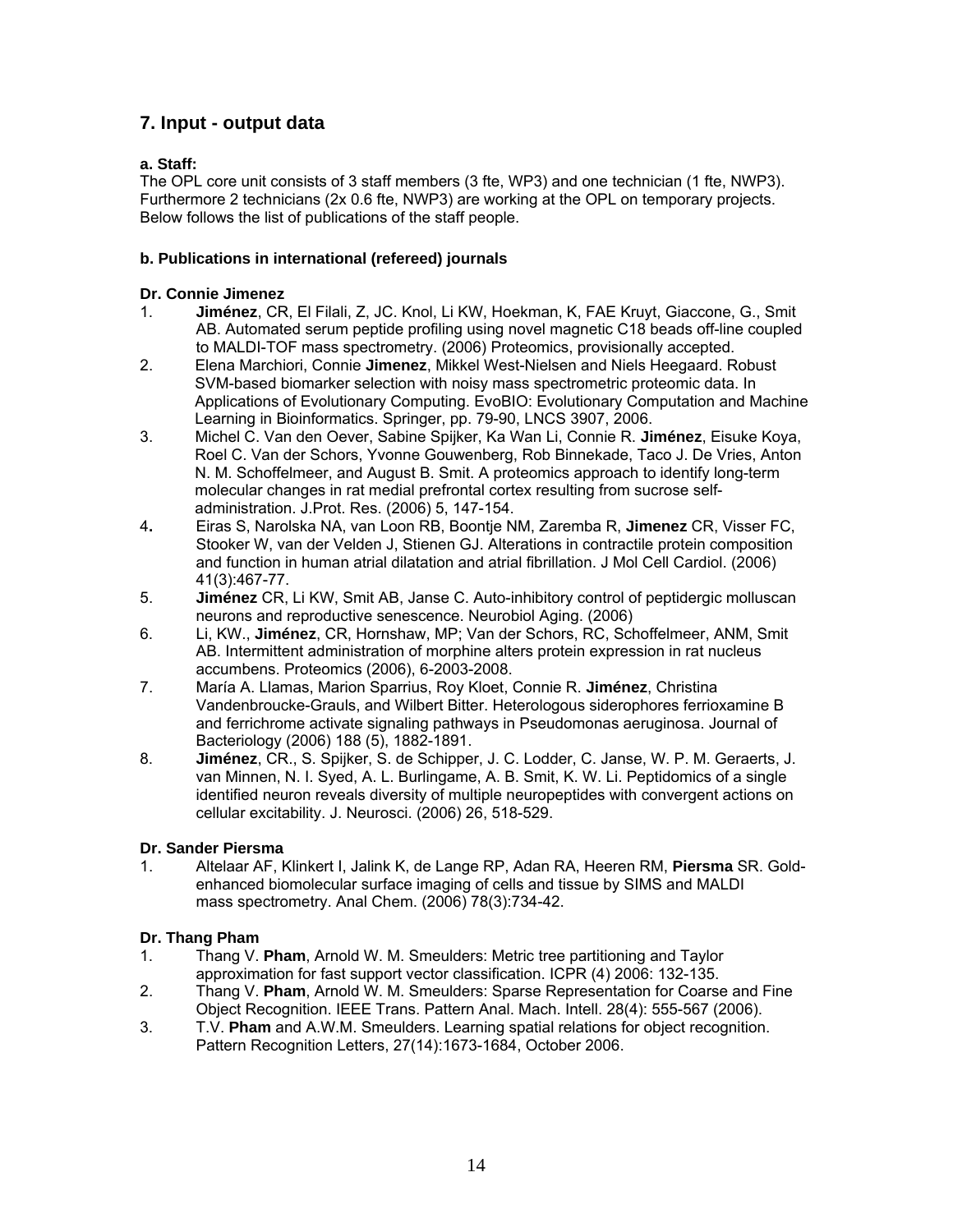## **Thesis chapters:**

- 1. Agnieszka Chęcińska, Giuseppe Giaccone, Jose A. Rodriguez, Frank A.E. Kruyt#, Connie R. **Jimenez** # Comparative proteomics analysis of caspase-9-interacting proteins in untreated and cytochrome-c-induced NSCLC cells
- 2. Henk P.J. Buermans, Marian Zuidwijk, René J.P. Musters, Cornelis van Hardeveld, Connie R. **Jiménez**, Frans C. Visser, Walter J. Paulus, Warner S. Simonides. Early adaptive and maladaptive hypertrophic myocardial proteome responses during pressure overload

## **Vakpublicatie:**

CR. **Jimenez**, Proteomics in de Oncologie, April 2006, In : Kanker, tijdschrift van de Nederlandse Vereniging voor Oncologie

## **8. Indicators of esteem**

## **a. Obtained grants**

|    | 1. - title project:         | <b>Informatics Tool for Proteomic Biomarker Detection</b><br>using large-scale nanoLC-FT Mass Spectrometry Data |  |  |  |
|----|-----------------------------|-----------------------------------------------------------------------------------------------------------------|--|--|--|
|    | - type grant $(+)$ nummer): | Horizon Breakthrough, Reg nr. 050-71-450                                                                        |  |  |  |
|    | - amount:                   | 100K                                                                                                            |  |  |  |
|    | - post-doc                  | $1.5$ vrs                                                                                                       |  |  |  |
|    | - department:               | Collaboration FEW-VU and OncoProteomics Laboratory                                                              |  |  |  |
|    | - projectleader(s):         | Drs. Elena Marchiori and Connie R. Jimenez                                                                      |  |  |  |
| 2. | - title project:            | <b>Clinical Neuroproteomics of Neurodegenerative Disease</b><br><b>CNEUPRO</b>                                  |  |  |  |
|    | - type grant (+ nummer):    | FP6-LIFESCIHEALTH-7 (STREP)                                                                                     |  |  |  |
|    | - amount:                   | 280K                                                                                                            |  |  |  |
|    | - technician                | 3 yrs                                                                                                           |  |  |  |
|    |                             |                                                                                                                 |  |  |  |
|    | - department:               | <b>OncoProteomics Laboratory</b>                                                                                |  |  |  |

## **b. Participation and function in scientific societies**

| <b>Function</b>                   | Organisation                                               |  |  |  |  |
|-----------------------------------|------------------------------------------------------------|--|--|--|--|
| Dr. Connie Jimenez                |                                                            |  |  |  |  |
| Coördinator                       | Netherlands Proteomics Platform                            |  |  |  |  |
| <b>General Council Member</b>     | European Proteomics Association (EuPA)                     |  |  |  |  |
| Member                            | EuPA-HUPO interactions committee                           |  |  |  |  |
| Work Package Leader               | EU kp6 STREP cNeuPro                                       |  |  |  |  |
| Proteomics coördinator colon team | International Cancer Biomarker Consortium                  |  |  |  |  |
| Member                            | Human Proteome Organisation                                |  |  |  |  |
| Member                            | American Society for Mass Spectrometry                     |  |  |  |  |
| Member                            | Dutch Society for Biochemistry and Molecular Biology       |  |  |  |  |
| Member                            | Dutch Society for Mass spectrometry                        |  |  |  |  |
| Dr. Sander Piersma                |                                                            |  |  |  |  |
| Member                            | American Society for Mass Spectrometry                     |  |  |  |  |
| Member                            | <b>Netherland Proteomics Platform</b>                      |  |  |  |  |
| Member                            | Dutch Society for Biochemistry and Molecular Biology       |  |  |  |  |
| Member                            | Dutch Society for Mass spectrometry                        |  |  |  |  |
| Dr. Thang Pham                    |                                                            |  |  |  |  |
| Member                            | Dutch Society for Pattern Recognition and Image Processing |  |  |  |  |
| Member                            | <b>Netherlands Proteomics Platform</b>                     |  |  |  |  |
|                                   |                                                            |  |  |  |  |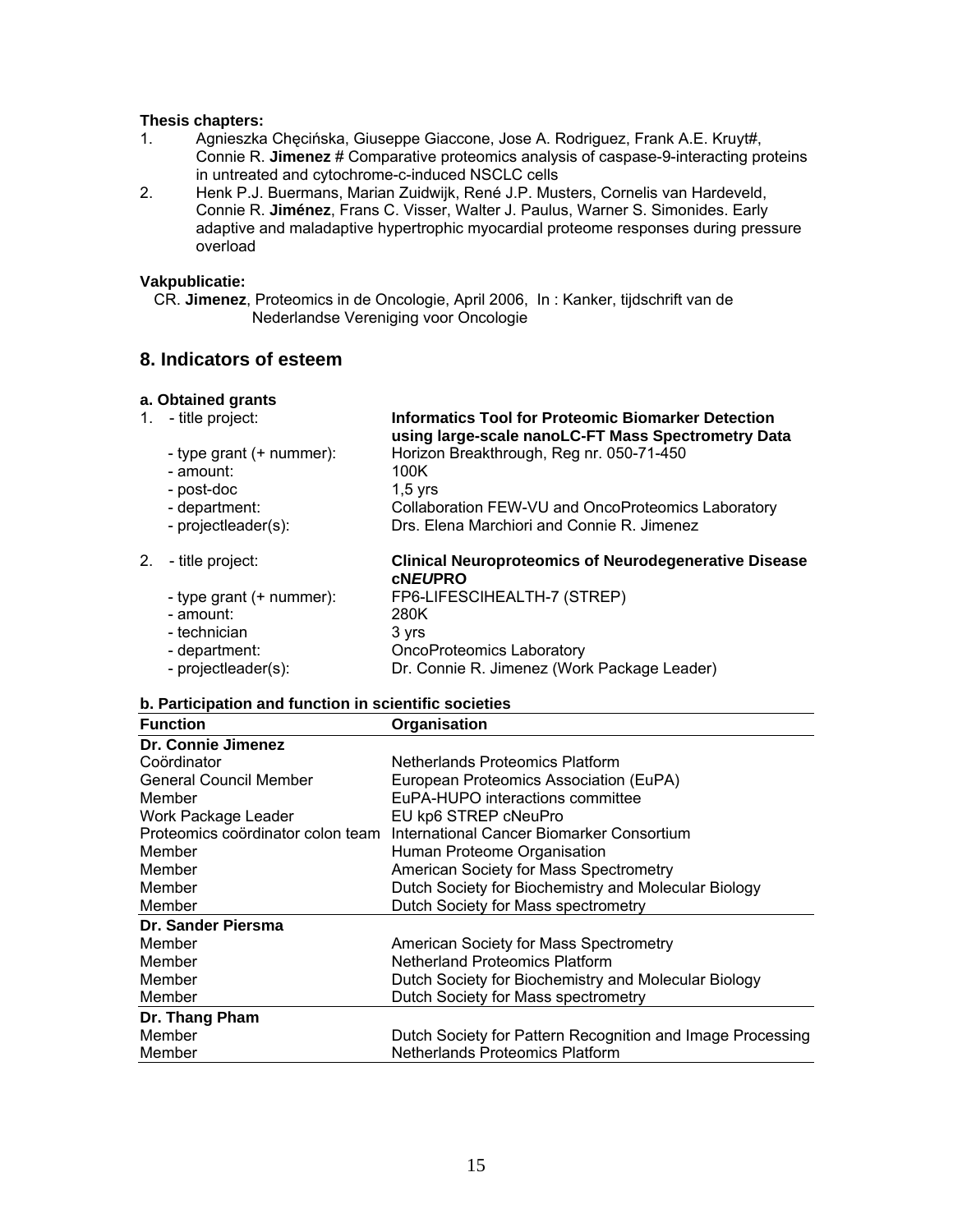## **c. Presentations at (inter)national scientific conferences:**

| <b>Conference</b>                                   | Date          | Place               | Type     | Title                                                          |
|-----------------------------------------------------|---------------|---------------------|----------|----------------------------------------------------------------|
| <b>Dr. Connie Jimenez</b>                           |               |                     |          |                                                                |
| 2nd Norwegian Proteomics Meeting                    | Aug 7-8       | Bergen, Norway      | Key-note | Mass spectrometry-based biomarker discovery                    |
| European Biomarker Summit                           | Sept 25-26    | Prague              | Lecture  | Automated serum peptide profiling using novel C18              |
|                                                     |               |                     |          | beads off-line coupled to MALDI-TOF mass spectrometry          |
| 2nd NUBIN biomarker symposium                       | June 19-20    | Amsterdam           |          | Invited Lecture Mass spectrometry-based biomarker discovery    |
| CCA Oncogenomics and proteomics symposium           | 6-Nov         | Amsterdam           | Lecture  | MS-based proteomics for cancer biomarker discovery             |
| & Pre-Clinical Strategies in Radiation Oncology     |               |                     |          |                                                                |
| HUPO 5th Annual World Congress                      | Oct 28- Nov 1 | Long Beach, USA     | Poster   | Comparison of high-throughput serum peptide capture            |
|                                                     |               |                     |          | methods for peptide profiling by MALDI-TOF-MS                  |
| Biomarker discovery by mass spectrometry            | May 18-19     | Amsterdam           | Poster   | Comparison of high-throughput serum peptide capture            |
|                                                     |               |                     |          | methods for peptide profiling by MALDI-TOF-MS                  |
| <b>Dr. Sander Piersma</b>                           |               |                     |          |                                                                |
| American Society for Mass Spectrometry              |               |                     |          |                                                                |
| <b>Dr Thang Pham</b>                                |               |                     |          |                                                                |
| 6th IEEE International Workshop on Visual Surveilla | 13-May        | Graz, Austria       | Poster   | Efficient projection pursuit density estimation for background |
| 18th International Conference on Pattern Recognitic | Aug. 2023     | Hong Kong           | Oral     | subtraction Metric tree partitioning and Taylor approximation  |
|                                                     |               |                     |          | for fast support vector classification                         |
| By collaborator (Sminia)                            |               |                     |          |                                                                |
| 3ed Int. Conference on Translational Research       | March 12-15   | Lugano, Switzerland | Oral     | Proteomics of human brain tumors                               |
|                                                     |               |                     |          |                                                                |
| By collaborator (Codrea/ Marchiori)                 |               |                     |          |                                                                |
| Biomarker discovery by mass spectrometry            | May 18-19     | Amsterdam           | Poster   | Tools for visualization and processing of LC/MS datasets:      |
|                                                     |               |                     |          | a comparison from a user's perspective                         |

#### **d. Collaborations**

#### **International**

- o Dr. Matthew Fitzgibbon, Fred Hutchinson Cancer Research Center, Seattle, USA
- o Dr. L. Pasa-Tolic, Mass Spectrometry Facility, Pacific Northwest National Laboratory, USA
- o Dr. Frode Berven, Proteomics Unit, University of Bergen, Bergen, Norway
- o Dr. Simone Niclou, NorLux Neuro-Oncology Laboratory, Luxembourg
- o Prof. S. Gammeltoft, Department of Clinical Biochemistry, Glostrup Hospital, Denmark
- o Prof. dr. AL Burlingame, Mass Spectrometry Resource, University of California San Francisco, USA
- o Dr. Bogdan Budnik, Proteomics Unit, Childrens Hospital, Harvard, Boston, USA
- o Dr. D. Gillooly (Invitrogen, Finland)
- o Dr. M. Hornshaw (London, ThermoElectron)
- o Dr. Matthias Glueckmann and Christie Hunter (Applied Biosystems)

#### **National**

- o Dr. Monique Slijper, Dr. J. Krijgsveld, University of Utrecht, Netherlands Proteomics **Center**
- o Prof. Dr. A.M. Deelder, Biomolecular mass spectrometry resource, LUMC, Leiden
- o Dr. Rene Houtman, Dr. Rob Ruitenbeek, PamGene, Den Bosch
- o Dr. Elena Marchiori, Dept. Computer Science, FEW, VU, Amsterdam
- o Dr. Aad van der Vaart, Dept. Mathematics, FEW, VU, Amsterdam
- o Dr. Jaap Herringa, Dept. Bioinformatics, FEW, VU, Amsterdam
- o Dr. Ka Wan Li, Prof. dr. Guus Smit, Dept. Molecular & Cellular Neurobiology, VU